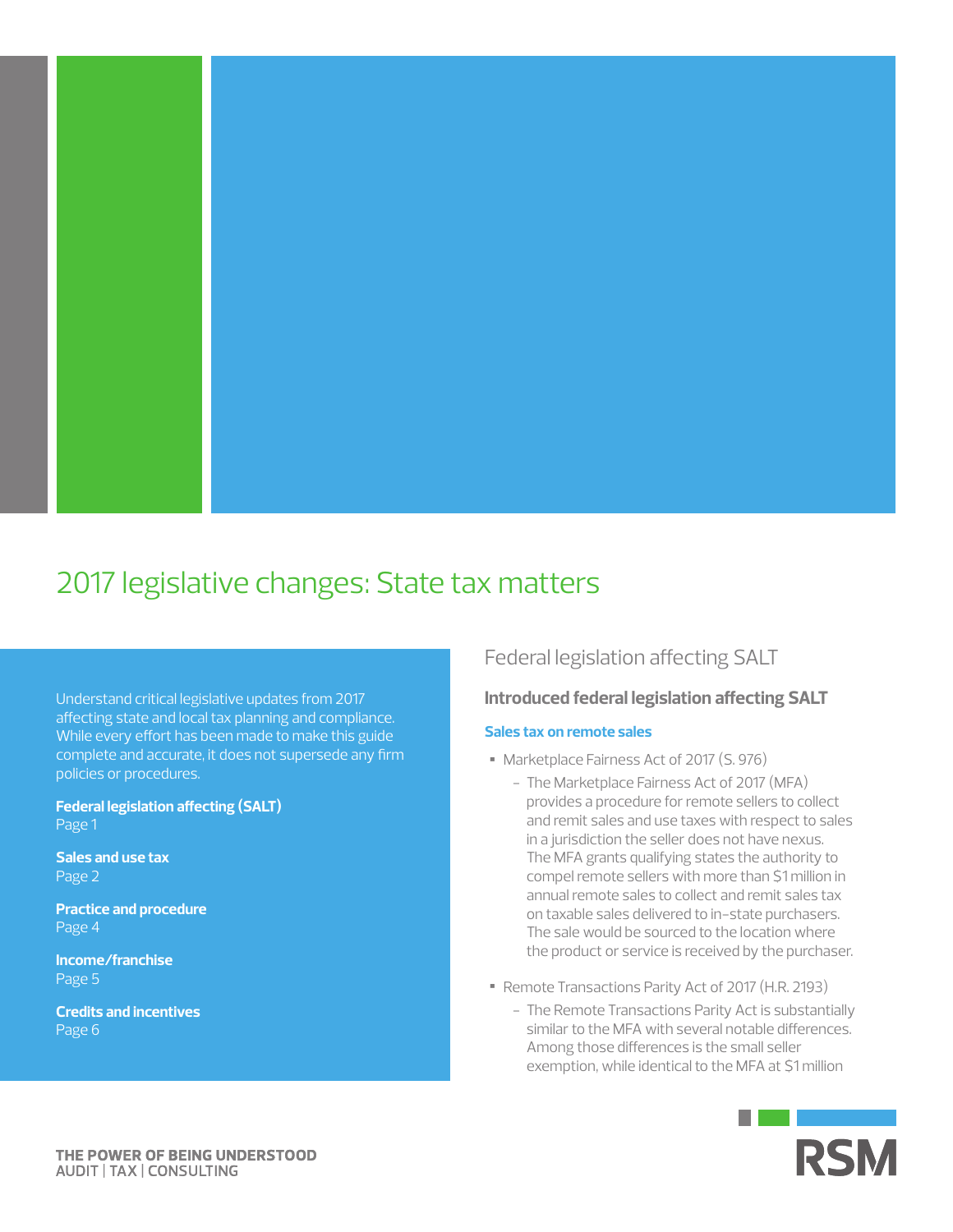in gross annual receipts, is phased in over a three year period beginning with a \$10 million exemption the first year, \$5 million the second year, and \$1 million each year thereafter. Additionally, the small seller exemption does not apply to businesses that sell through electronic marketplaces like Amazon.com.

### **Nexus reform**

- No Regulation Without Representation Act of 2017 (H.R. 2887)
	- The No Regulation Without Representation Act effectively codifies the physical presence standard established in the 1992 U.S. Supreme Court decision Quill v. North Dakota. The bill also imposes a 15-day threshold in order for an out-of-state entity to be deemed present in the remote jurisdiction. A similar bill was introduced last session.

### **Mobile employees**

- Mobile Workforce State Income Tax Simplification Act of 2017 (H.R. 1393)
	- The Mobile Workforce Act prohibits the wages earned by an employee who performs employment duties in more than one state from being subject to state income tax in a state other than the state of the employee's residence, unless the employee is in the state for more than 30 days during the calendar year the wages are earned. The bill also exempts employers from state income tax withholding and information reporting for employees performing employment duties in a state for fewer than 30 days. An almost identical bill introduced in the last congressional session was voting out of the house. More recently, H.R. 1393 was also voted out of the house. Read more: http://rsmus.com/what-we-do/services/tax/ state-and-local-tax/income-and-franchise/housepasses-mobile-workforce-legislation.html.

# Sales and Use Tax

### **The state assault on physical presence nexus**

### **Sales tax on remote sales**

In his concurrence to the U.S. Supreme Court's 2015 opinion in Direct Mktg. Ass'n v. Brohl, the case addressing Colorado's use tax reporting law, Justice Kennedy observed that remote sellers cannot be required to collect and remit sales tax on sales to instate purchasers and those in-state purchasers overwhelmingly fail to meet their use tax remittance responsibilities, thus resulting in an unjust loss of state tax revenues. Justice Kennedy concluded that the combination of this tax loss and far-reaching systemic and structural changes in the economic and social activities wrought by the expanding use of the internet were indicative of a need for the court to revisit the Quill physical presence, and called for the states to provide the court with a case suitable to address whether the rationale in Quill is still viable in the modern world.

### **Wyoming House Bill 19**

• Applicable to remote sellers with over \$100,000 of sales or 200 or more separate transactions into the state. Effective July 1, 2017. (Signed March 1, 2017). Read more: http://rsmus.com/what-we-do/services/tax/stateand-local-tax/sales-and-use-tax/wyoming-becomeslatest-state-to-challenge-quill.html.

### **North Dakota Senate Bill 2298**

• Applicable to remote sellers with over \$100,000 of sales or 200 or more separate transactions into the state. Delayed effective date. (Signed April 10, 2017). Read more: http://rsmus.com/what-we-do/services/ tax/state-and-local-tax/sales-and-use-tax/northdakota-lays-groundwork-to-challenge-quill-25-yearslater.html.

### **Indiana House Bill 1129**

• Applicable to remote sellers with over \$100,000 of sales or 200 or more separate transactions into the state. Effective July 1, 2017. (Signed April 28, 2017). Read more: http://rsmus.com/what-we-do/services/tax/stateand-local-tax/sales-and-use-tax/indiana-enactseconomic-sales-tax-nexus-provisions.html.

### **Maine Legislative Document 1405**

• Applicable to remote sellers with over \$100,000 of sales or 200 or more separate transactions. Effective October 1, 2017. (Signed June 21, 2017). Read more: http://rsmus. com/what-we-do/services/tax/state-and-local-tax/ sales-and-use-tax/maine-enacts-economic-salestax-nexus-provisions.html.

### **States providing an election between use tax reporting or remote sales tax collection**

- Washington House Bill 2163
	- Election for remote sellers to collect sales tax when making over \$10,000 of Washington sales, or comply with use tax notice and reporting requirements. Effective Jan. 1, 2018. (Signed July 7, 2017). Read more: http:// rsmus.com/what-we-do/services/tax/state-and-localtax/washington-enacts-use-tax-reporting-and-b-ochanges-for-remote-s.html.
- Rhode Island House Bill 5175
	- Election for remote sellers to collect sales tax when making over \$100,000 of sales or 200 or more separate transactions into the state, or comply with use tax notice and reporting requirements. (Signed Aug. 3, 2017). Read more: http://rsmus.com/what-we-do/services/tax/ state-and-local-tax/sales-and-use-tax/rhode-islandprovides-consolidated-website-on-new-remote-seller-. html.

For more information on economic sales and use tax nexus laws, see our periodically updated tracking article here: http:// rsmus.com/what-we-do/services/tax/state-and-local-tax/ topics/nexus/economic-sales-and-use-tax-nexus-laws.html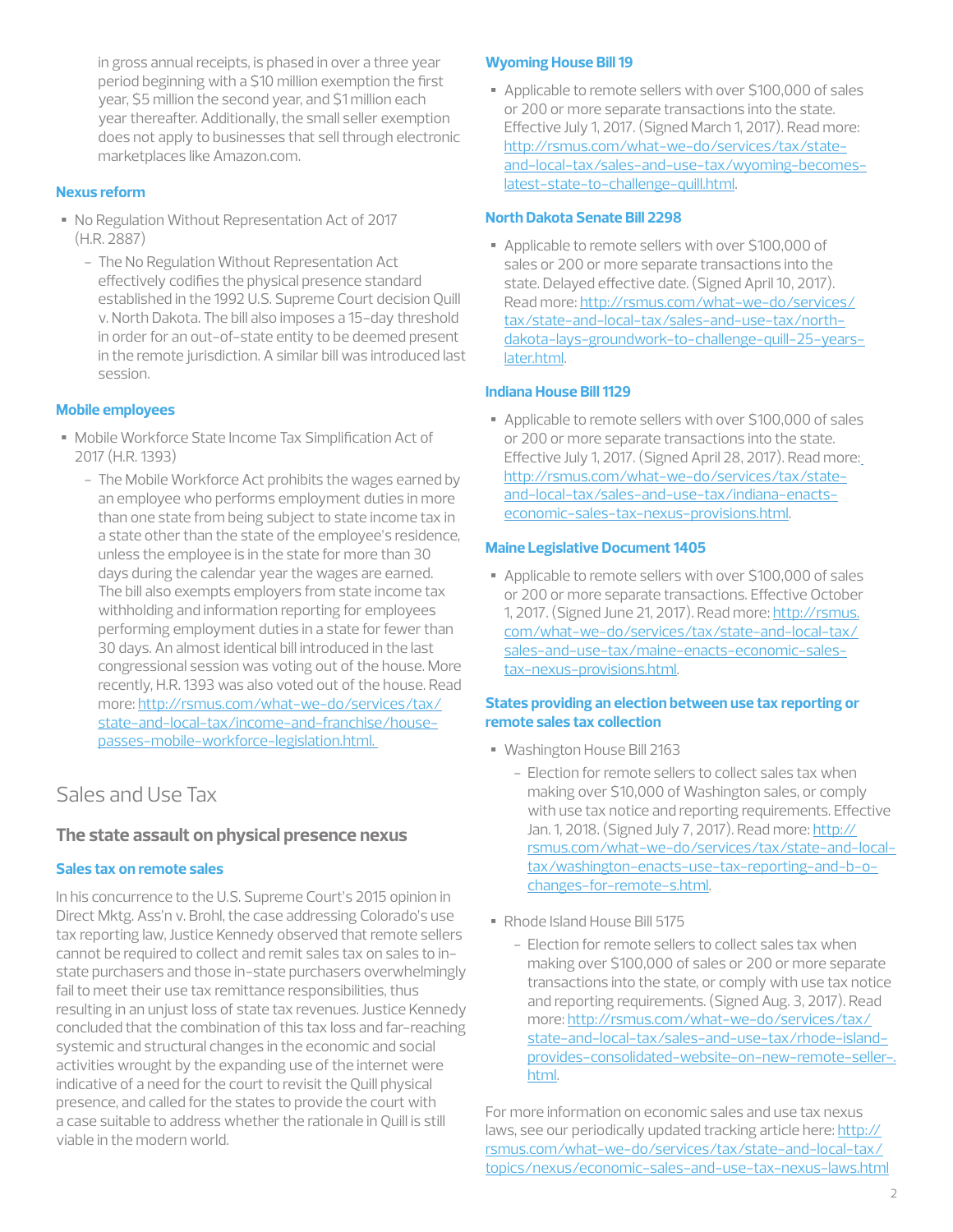### **Expanded sales tax nexus: click-through, affiliate nexus, and use tax reporting requirements**

The states have continued to push the boundaries of traditional sales tax nexus concepts in ways that are focused more on pushing the boundaries than on directly challenging the Quill physical presence standard. These expanded nexus concepts are seen through click-through nexus, affiliate nexus and use tax reporting. While states have been fairly quiet on clickthrough nexus and affiliate nexus in 2017, use tax reporting has begun to come into the spotlight, especially with the end of the DMA litigation. This year, Colorado's use tax notice reporting requirements finally take effect. Colorado joins Alabama, Louisiana, Oklahoma, South Carolina, South Dakota and Vermont which have enacted similar statutes.

### **Colorado House Bill 1193 (Signed Feb. 24, 2010)**

• The DMA litigation is concluded and use tax reporting becomes effective. Read more: http://rsmus.com/whatwe-do/services/tax/state-and-local-tax/sales-anduse-tax/us-supreme-court-issues-dma-ruling.html.

### **Alabama Senate Bill 86**

• Effective July 1, 2017, Senate Bill 86 authorizes the Alabama Department of Revenue to implement use tax reporting requirement if the remote seller does not otherwise collect sales and use taxes. (Signed March 22, 2017).

### **Use tax reporting and notice requirements elections (discussed above)**

- Washington House Bill 2163
- Rhode Island House Bill 5175

### **"Cookie nexus"**

- Massachusetts Directive 17-1 (revoked)
	- Policy directive established a remote sales tax collection requirement on remote retailers who met certain sales thresholds and that "engaged in business" in the state, including through computer networks. The Massachusetts Department of Revenue revoked the directive after litigation, but is currently working on promulgating regulations addressing this issue. Read more: http://rsmus.com/what-we-do/services/ tax/state-and-local-tax/sales-and-use-tax/ massachusetts-joins-wave-of-new-economic-salestax-nexus-states.html.
- Ohio House Bill 49
	- The Ohio budget bill imposes a remote seller sales tax collection requirement on remote retailers that use instate software or provides or enters into an agreement to provide a content distribution network in the state. Read more: http://rsmus.com/what-we-do/services/tax/ state-and-local-tax/ohio-enacts-broad-tax-changesin-fy18-budget-bill.html.

### **Marketplace providers**

- Minnesota House File 1
	- Enacted with an effective date contingent on Quill overturned or July 1, 2018, Minnesota House File 1 requires marketplace providers to collect sales on their sales made on behalf of third-party retailers. Read more: http://rsmus.com/what-we-do/services/tax/stateand-local-tax/minnesota-legislature-passes-tax-bill. html.
- Washington House Bill 2163
	- Effective Jan. 1, 2018, Washington enacted provisions applicable to marketplace providers and "referrers." Marketplace providers that sell at least \$10,000 of a third-party's product through a physical or electronic marketplace must collect sales tax. Read more: http:// rsmus.com/what-we-do/services/tax/state-and-localtax/washington-enacts-use-tax-reporting-and-b-ochanges-for-remote-s.html.

### **Significant state rate changes, taxability, exemptions and tax base**

### **New Jersey Assembly Bill 12**

• Effective Jan. 1, 2017, the state of New Jersey enacted a sales tax rate reduction to 6.875 percent from 7 percent. The rate is further reduced to 6.625 effective Jan. 1, 2018. (Signed Oct. 14, 2016). Read more: http://rsmus.com/ what-we-do/services/tax/state-and-local-tax/salesand-use-tax/new-jersey-enacts-sales-tax-ratereduction-and-estate-tax-phase-.html.

### **Missouri Amendment 4**

• Prohibits a new state sales or use tax on any service of activity that was not subject to a sales or use tax as of Jan. 1, 2015.

### **Wyoming SF 70**

• Extends the sunset date for the manufacturing machinery sales and use tax exemption from Dec. 31, 2017 to Dec. 31, 2027. (Signed March 9, 2017).

### **Florida House Bill 7109**

• Reduces the state's commercial rent tax from 6 percent to 5.8 percent beginning Jan. 1, 2018. Also provides a sales and use tax exemption for data center property purchased or leased to construct, maintain, and operate computer server equipment at a data center. Exemption requires \$150 million capital investment and certain power requirements. (Signed May 25, 2017).

### **Illinois Senate Bill 9**

• Effective July 1, 2017, the graphic arts machinery and equipment exemption is restored after expiring in 2014. (Veto override July 7, 2017).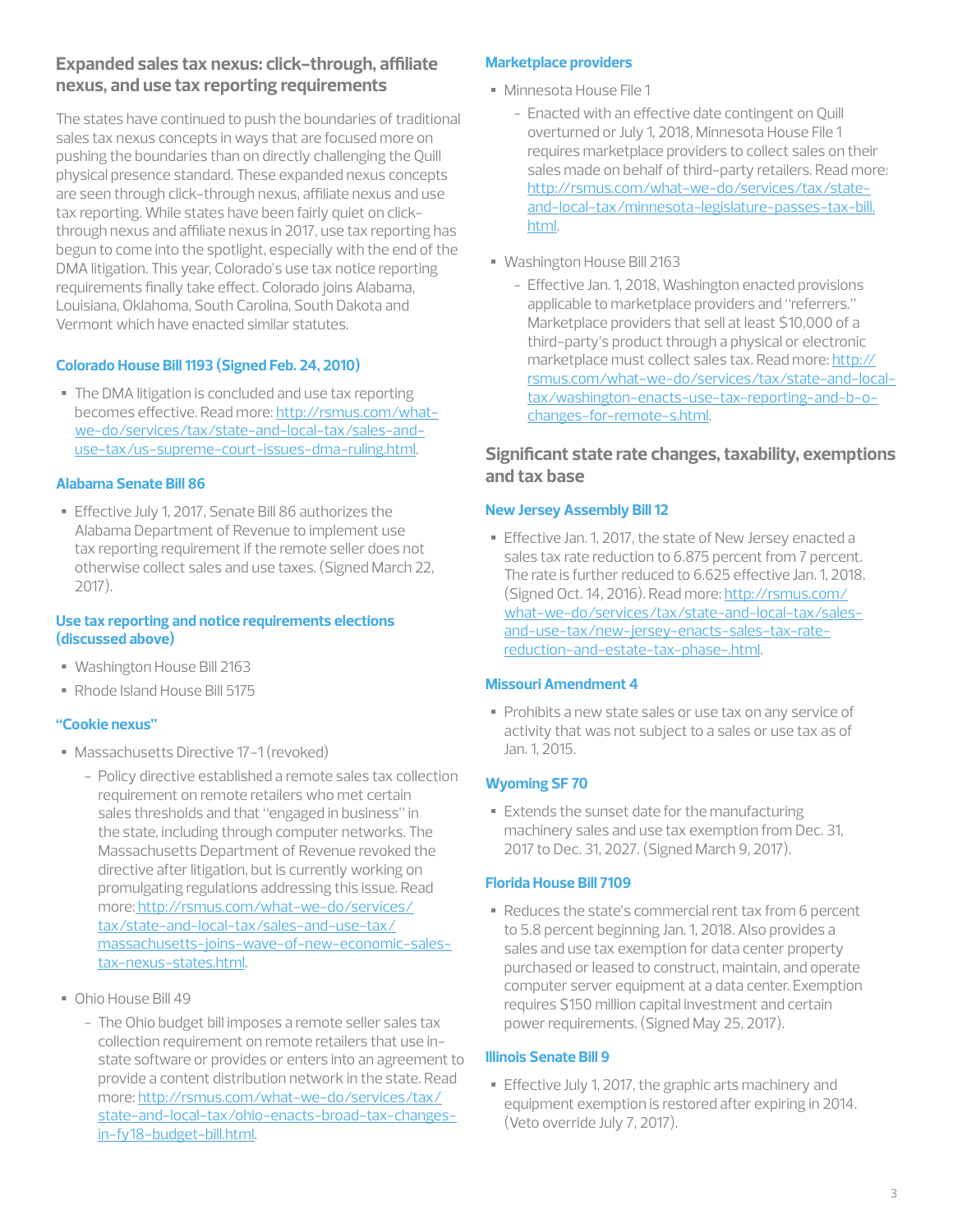### **Other transaction tax trends in 2017**

### **Taxes on vapor products**

• While there is no federal excise tax on vapor products, more states are beginning to levy their own state and local excise taxes on these products.

### **Soda Taxes**

• Soda taxes looked to be the "hot new tax" a few years ago before fizzling out. However, the last year has seen a resurgence of these taxes in large cities like Philadelphia and Chicago, and a growing number of smaller cities.

# Practice and procedure

### **Recently completed amnesties**

- Pennsylvania H.B. 1198
	- H.B. 1198 establishes a 60-day amnesty program ending on or before June 30, 2017. This is Pennsylvania's first amnesty program since 2010 and applies to any tax administered by the Department of Revenue (signed July 13, 2016). Read more: http://rsmus.com/what-we-do/ services/tax/state-and-local-tax/sales-and-use-tax/ pennsylvania-enacts-tax-changes.html.

### **Current and upcoming amnesties**

- Multistate Tax Commission Online Marketplace Seller Voluntary Disclosure Initiative
	- Limited voluntary disclosure program with participation from over a dozen states focusing on those who are remote sellers that may have established nexus by using online marketplaces or a program such as "fulfilled by Amazon" where inventory movements may have established nexus for the seller. The program runs form Aug. 17, 2017 through Oct. 17, 2017. Benefits for most sellers include no look-book (forward looking only), and therefore waiver of any interest or penalties. Collected sales tax must be remitted. Look-back may not be available for income and franchise taxes. Read more: http://rsmus.com/what-we-do/industries/consumerproducts/retail/mtc-nexus-program-offers-limitedtime-amnesty-for-amazon-retaile.html.
- New Jersey Click-through/referral agreement amnesty
	- Limited voluntary disclosure program for remote sellers who have entered into click-through or referral agreements with in-state parties. Program runs from Aug. 21, 2017 through Nov. 21, 2017. Benefits include limited look-back from periods beginning Jan. 1, 2017 and waiver of penalties. Read more: http://rsmus.com/ what-we-do/services/tax/state-and-local-tax/salesand-use-tax/new-jersey-offers-limited-click-throughnexus-voluntary-disclosu.html.
- Oklahoma House 2380
	- The state of Oklahoma enacted a tax amnesty program to run from Sept. 1, 2017 through Nov. 30, 2017. Program offers waiver of interest and penalties. (Signed May 24, 2017). Read more: http://rsmus.com/what-we-do/ services/tax/state-and-local-tax/sales-and-use-tax/ oklahoma-enacts-tax-amnesty-program.html.
- Virginia House Bill 2246
	- The Commonwealth of Virginia has enacted a tax amnesty program for fiscal year 2017-1, occurring over a two month period beginning September 13, and ending November 14. The main benefits of the program include a full waiver of penalties and half of the applicable interest. (Signed Feb. 20, 2017). Read more: http://rsmus.com/ what-we-do/services/tax/state-and-local-tax/salesand-use-tax/virginia-issues-tax-amnesty-programguidance.html.
- Ohio House Bill 49
	- As part of its annual budget bill, Ohio has enacted a tax amnesty to run from Jan. 1, 2018 through Feb. 15, 2018. Benefits of the program include waiver of penalty and half the interest. (Signed June 30, 2017). Read more: http://rsmus.com/what-we-do/services/tax/stateand-local-tax/ohio-enacts-broad-tax-changes-infy18-budget-bill.html.

### **Miscellaneous administrative changes**

- California Assembly Bill 119
	- Assembly Bill 119 restructures the California Board of Equalization, divesting it of certain appeals and tax administration powers which are attributed to two new agencies. The Office of Tax Appeals will hear refund and appeal petitions, and the California Department of Tax and Fee Administration will administer various state taxes. The BOE will retain a number of functions related to property tax adjustments and assessments. (Signed June 27, 2017). Read more: http://rsmus.com/what-we-do/ services/tax/tax-alerts/california-appeals-and-taxadministration-duties-removed-from-bo.html.
- Kentucky House Bill 453
	- Codifies the Kentucky Claims Commission, which combines the former Board of Tax Appeals, Board of Claims, and Crime Victims Compensation Board. These boards were previously combined through executive order. (Signed March 21, 2017).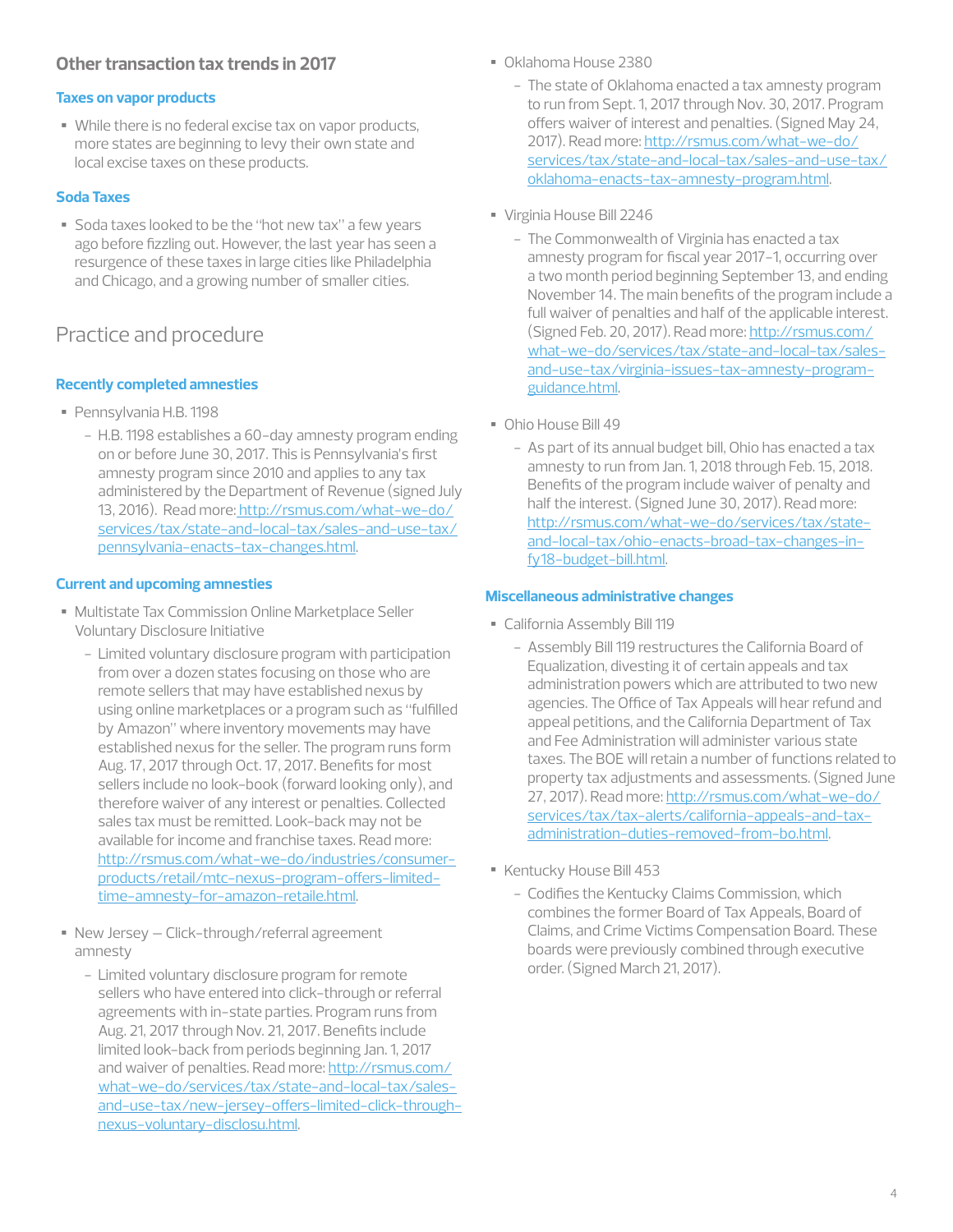# Income/Franchise

### **Nexus**

### **Washington House Bill 2163**

• Effective July 1, 2017, House Bill 2163 subjects remote retailers to the same economic nexus standards as remote wholesalers. Remote retailers achieving any of the following thresholds are deemed to establish nexus in the state for purposes of the business and occupation tax: Washington payroll of \$53,000, property of \$53,000, or gross receipts of \$267,000. Remote retailers establishing nexus under the new standards must register with the department and report business and occupation tax under the retailing tax classification, currently imposed at a tax rate of .471 percent. These economic nexus standards became applicable to *wholesalers* in 2015.

### **Rate Changes (corporate and individual)**

### **California Proposition 55**

• Passed through the Nov. 2016 ballot initiative, extends the Proposition 30 individual income tax increases scheduled to expire in 2018, to 2030. Single-filers earning more than \$263,000 and joint-filers making more than \$526,000 will continue to pay an extra one percent tax on their income through 2030. Single filers making more than \$526,000 and joint filers making more than \$1,053,000 will pay the highest increase of an addition three percent.

### **Maine Question 2**

• Passed through the Nov. 2016 ballot initiative, imposes a three percent surcharge on individual income exceeding \$200,000 for tax years beginning on or after Jan. 1, 2017.

### **Tennessee House Bill 534**

• Tennessee House Bill 534 accelerates the phase-out of the Hall income tax on interest and dividends. The taxed is reduced by one percent each year beginning in 2017 and ending in a zero rate in 2021. (Signed April 26, 2017). Read more: http://rsmus.com/what-we-do/services/ tax/state-and-local-tax/income-and-franchise/ tennessee-bill-enacts-wide-ranging-tax-changes.html.

### **New Hampshire House Bill 517**

• The state's Business Profits Tax rate was reduced from 8.2 percent to 7.7 percent for tax periods ending on or after Dec. 31, 2019. For periods ending on or after Dec. 31, 2021, the rate is further reduced to 7.5 percent. The state's Business Enterprise Tax rate is reduced from .72 percent to 0.6 percent for periods ending on or after Dec. 31, 2019. For periods ending on or after Dec. 31, 2021, the rate is further reduced to .5 percent. (Signed June 28, 2017).

### **North Carolina Senate Bill 257**

• The corporate income tax rate is reduced from the current three percent rate to 2.5 percent beginning on or after Jan. 1, 2019. (Veto override on June 28, 2017).

### **Delaware House Bill 175**

• House Bill 175 increases the state's maximum corporate franchise tax from \$180,000 to \$200,000. Also imposes a new tax of \$250,000 on large corporate filers. (Signed July 2, 2017).

### **Illinois Senate Bill 9**

• The first Illinois budget bill in several years increases both the individual and corporate income tax rates. Individual rates are increased to 4.95 percent, and corporate income tax rates are increased to seven percent, both beginning on July 1, 2017. (Veto override July 6, 2017). Read more: http://rsmus.com/what-we-do/services/ tax/state-and-local-tax/illinois-enacts-first-statebudget-since-2015.html.

### **Washington, D.C. Act 22-104**

• The District of Columbia codified certain business tax rate reductions which were planned to occur over a number of years when certain revenue thresholds were met. The thresholds were met in advance and the district codified the remaining reductions. For the 2017 tax year, the unincorporated business and incorporated business franchise tax rate is nine percent, and for the 2018 tax year and after, the rate is 8.25 percent. (Signed July 20, 2017).

### **Apportionment and allocation**

### **Indiana Senate Bill 440**

• Senate Bill 440 requires that the moving party, whether petitioning for the use of alternative apportionment (taxpayer), or requiring the use of alternative apportionment (the state), has the burden of proof to demonstrate the standard method does not fairly represent the taxpayer's income derived by Indiana sources and that alternative apportionment is reasonable. (Signed April 13, 2017).

### **Tennessee House Bill 534**

• Tennessee has provided an election for manufacturers whose primary business in Tennessee is manufacturing to elect a single-sales factor to apportion net worth for franchise tax purposes and net earnings for excise tax purposes. The election is available for tax years beginning on or after Jan. 1, 2017. (Signed April 26, 2017). Read more: http://rsmus.com/what-we-do/services/ tax/state-and-local-tax/income-and-franchise/ tennessee-bill-enacts-wide-ranging-tax-changes.html.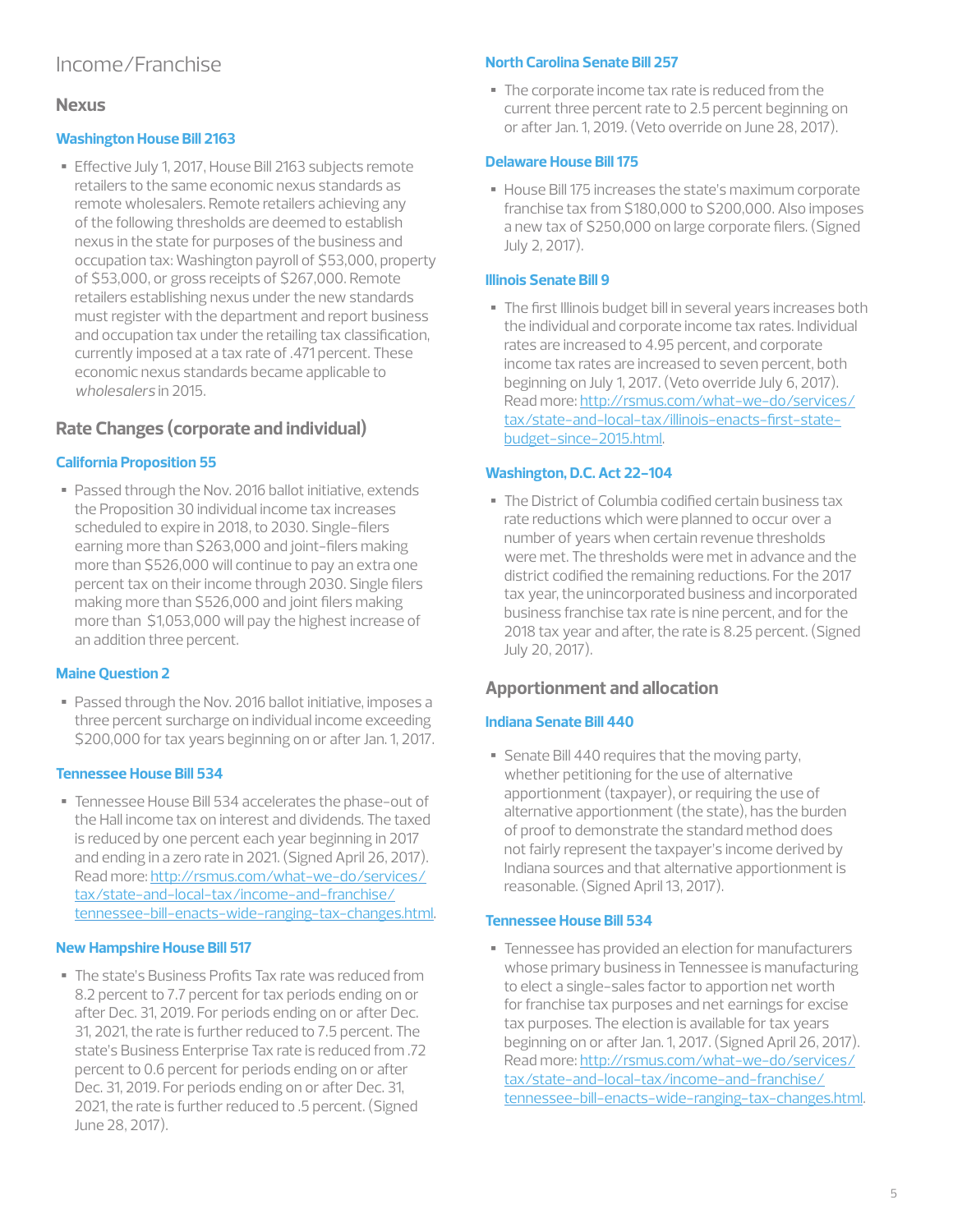### **Montana House Bill 511**

• Montana adopted the Multistate Tax Compact marketbased sourcing provisions effective for tax years beginning after Dec. 31, 2017. (Signed May 3, 2017). Read more: http://rsmus.com/what-we-do/services/tax/ state-and-local-tax/income-and-franchise/montanaenacts-market-based-sourcing-provisions.html.

### **Oregon Senate Bill 28**

• Oregon Senate Bill 28 enacts market-based sourcing provisions, based on the Multistate Tax Compact provisions, for tax years beginning on or after Jan. 1, 2018. (Signed July 3, 2017).

### **Net Operating Losses**

### **Montana House Bill 550**

• Net operating losses generated after Dec. 31, 2017 are carried forward 10 years, an increase of three years from the current seven year carryforward. NOL carried back remains the same three years. Additionally, HB 550 limits the amount of NOL carry back to \$500,000 beginning after Dec. 31, 2017. There is currently no carry back limit. (Signed May 22, 2017).

### **Income Tax Base**

### **Texas House Bill 4002**

• House Bill 4002 amends the statutory definition of production as it relates to cost of goods sold for franchise tax purposes by removing the term "installation," effective Sept. 1, 2017. The Comptroller emphasized that the amendment is not a change in interpretation or application of the statute. The Comptroller's historical position has been to disallow "installation" labor as a cost of goods sold for companies that do not own the goods in which installation services where performed, generally impacting service companies. However, the Comptroller has allowed "installation" as a cost of goods sold during the construction or production process, in many cases. (Signed June 1, 2017).

### **Kansas Senate Bill 30**

• The Kansas State Legislature overrode the governor's veto to repeal the pass-through exemption enacted by Gov. Brownback in 2012. (Veto override on June 6, 2017). Read more: http://rsmus.com/what-we-do/services/ tax/state-and-local-tax/income-and-franchise/ kansas-legislature-overrides-veto-on-income-taxrevenue-raisers.html.

### **Illinois Senate Bill 9**

• Illinois budget bill requires section 199 addback for tax years after Dec. 31, 2017. Also effective for tax years after Dec. 31, 2017, Senate Bill 9 eliminates the prohibition on unitary business groups including members which are ordinarily required to apportion income under different subsections of section 304. (Veto override July 7, 2017). Read more: http://rsmus.com/what-we-do/services/ tax/state-and-local-tax/illinois-enacts-first-statebudget-since-2015.html.

### **City-specific individual income and employment tax**

### **Seattle Ordinance 125339**

• Establishes income tax of 2.25 percent on individual salaries in excess of \$250,000, effective Jan. 1, 2018. Read more: http://rsmus.com/what-we-do/services/ tax/additional-tax-resources/blog/july-2017/seattlecreates-waves-by-passing-tax-on-high-incomeearners.html.

### **Portland Ordinance 182137**

• Establishes surtax on certain publicly traded company CEO salaries more than 100 times the median pay of their workers, effective Jan. 1, 2017. The surtax is 10 percent of base tax liability for pay ratios between 100:1 and 250:1, and 25 percent for pay ratios of 250:1 or greater.

### **Washington, D.C. Universal Paid Leave**

• Establishes one of the most generous paid family leave programs in the country, joining several states, including California, New Jersey, New York and Rhode Island. Read more: http://rsmus.com/what-we-do/services/tax/ state-and-local-tax/payroll-and-employment-tax/ district-of-columbia-mayor-bowser-allows-paidleave-bill-to-beco.html.

### Credits and incentives

### **Illinois Senate Bill 513**

• The Illinois Economic Development for a Growing Economy Tax Credit Act was extended from Dec. 31, 2016 to April 30, 2017. The program provided nonrefundable corporate income tax credits for capital and hiring investments. (Signed Jan. 20, 2017). Legislation on the governor's desk to further extend EDGE until 2022. Read more: http://rsmus.com/what-we-do/ services/tax/state-and-local-tax/illinois-extendsedge-tax-credit-program-an-additional-four-mont. html.

### **Maryland Senate Bill 317**

• The More Jobs for Marylanders Act of 2017 enacted a comprehensive package of incentives for manufacturers for a variety of state taxes. (Signed April 11, 2017). Read more: http://rsmus.com/what-we-do/services/tax/ state-and-local-tax/income-and-franchise/marylandenacts-favorable-tax-incentives-for-manufacturers. html.